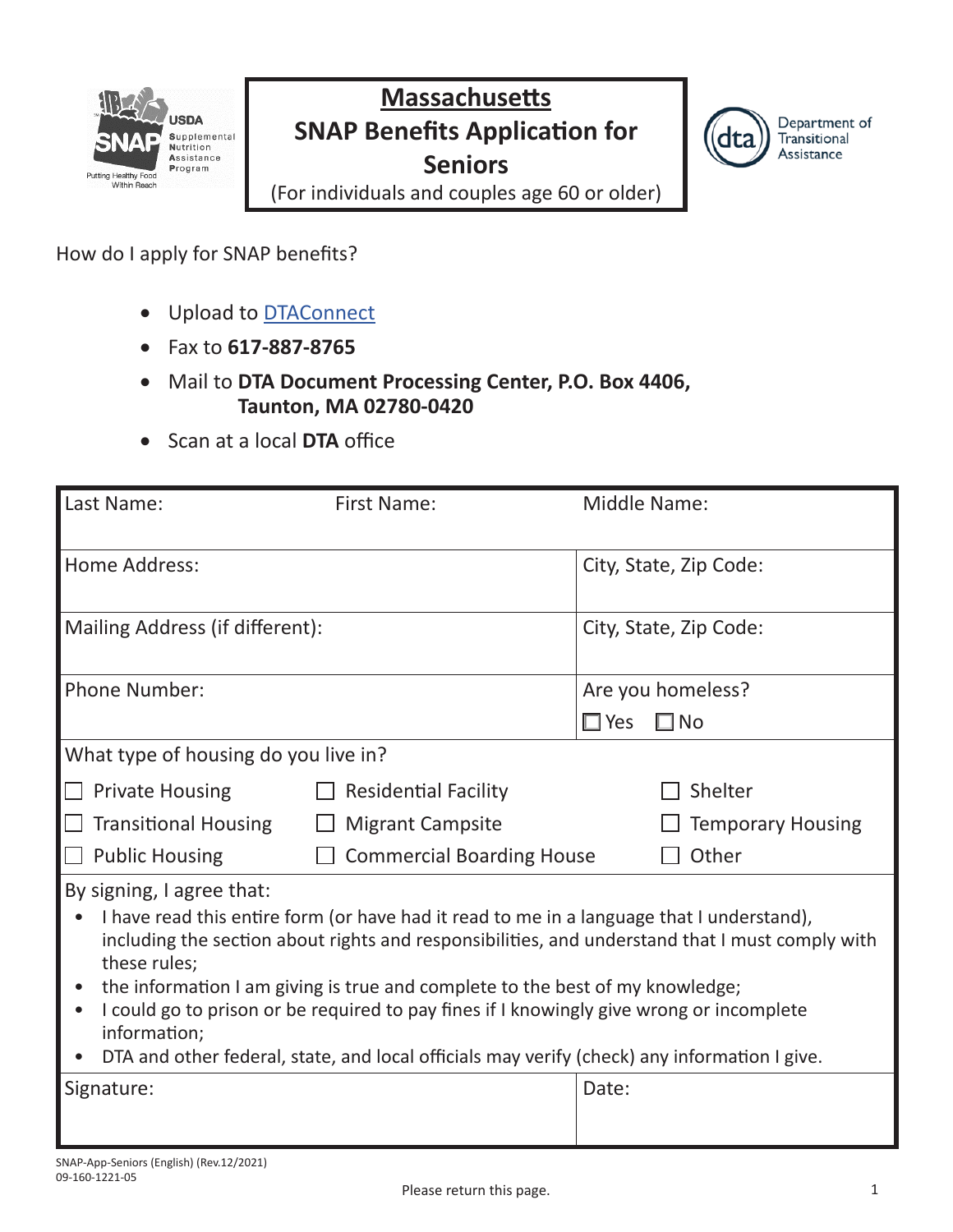- **We will accept your application if it has your name, address (if any), and signature.**
- **If approved, your SNAP benefits will be issued back to the date DTA got your application.**
- **Call us to complete an interview anytime between 8:15 AM and 4:45 PM, Monday through Friday, at 1-833-712-8027.**

#### **You may get SNAP benefits within 7 days if:**

- Your gross income and money in the bank add up to less than your monthly housing expenses; or
- Your monthly gross income is less than \$150, and your money in the bank is \$100 or less; or
- You are a migrant worker and your money in the bank is \$100 or less.

| Do you have a Massachusetts Electronic Benefit Transfer (EBT) card?<br>$\blacksquare$ Yes<br>1No                                                                                                                                                                                                                                                                                      |
|---------------------------------------------------------------------------------------------------------------------------------------------------------------------------------------------------------------------------------------------------------------------------------------------------------------------------------------------------------------------------------------|
| <b>EBT cards still work if a case reopens after being closed. If you do not have an EBT card, we</b><br>can mail you one or print one at a local office. You may get an EBT card before we decide<br>eligibility so you can use your benefits as soon as they are available, if you are eligible. When<br>you get your EBT card, you will also get more information on how to use it. |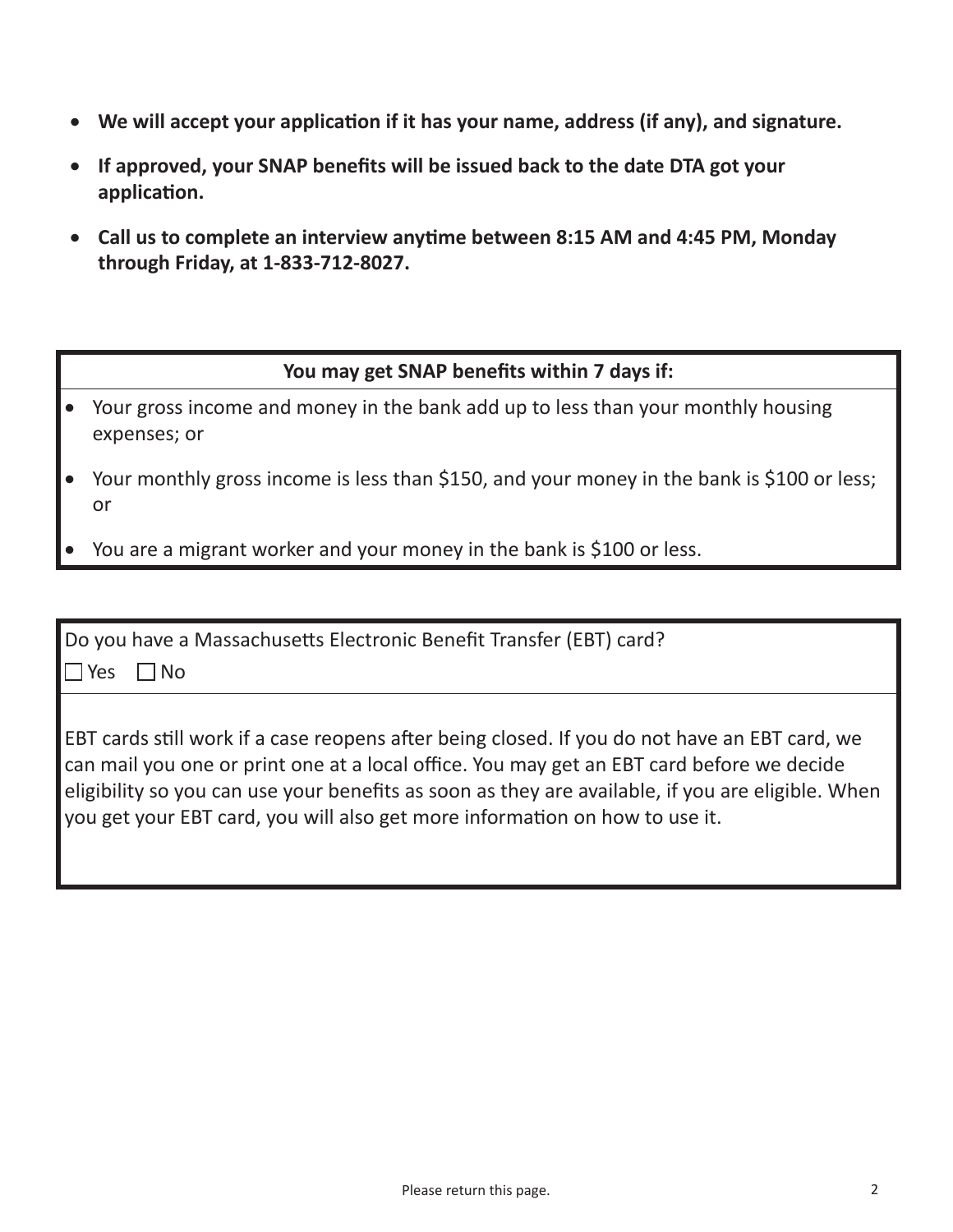| kunitai liti est. Jian                                            | If you need help because of a disability, we can<br>give an accommodation to make it easier to<br>work with us.<br>Call 1-877-382-2363 to request an<br>accommodation or help with the application. |                                                                 |  |  |  |
|-------------------------------------------------------------------|-----------------------------------------------------------------------------------------------------------------------------------------------------------------------------------------------------|-----------------------------------------------------------------|--|--|--|
| Are you a person<br>with a disability?                            | Yes                                                                                                                                                                                                 | <b>No</b>                                                       |  |  |  |
| If yes, what is your<br>preferred method of<br>communication?     | In-Person                                                                                                                                                                                           | Sign Language - In-Person                                       |  |  |  |
|                                                                   | Telephone                                                                                                                                                                                           | Sign Language - Video Relay Services (VRS)<br>Your VRS Phone #: |  |  |  |
| <b>Has MassHealth</b><br>certified that you<br>have a disability? | Yes                                                                                                                                                                                                 | <b>No</b>                                                       |  |  |  |

DTA may send you text messages about due dates, case information, office closings, and other important information. Please note that message and data charges may apply.

If you **do not** want to receive texts from DTA, you can opt-out on DTA Connect, call us at 1-877-382-2363, or text OPT OUT if you receive a text.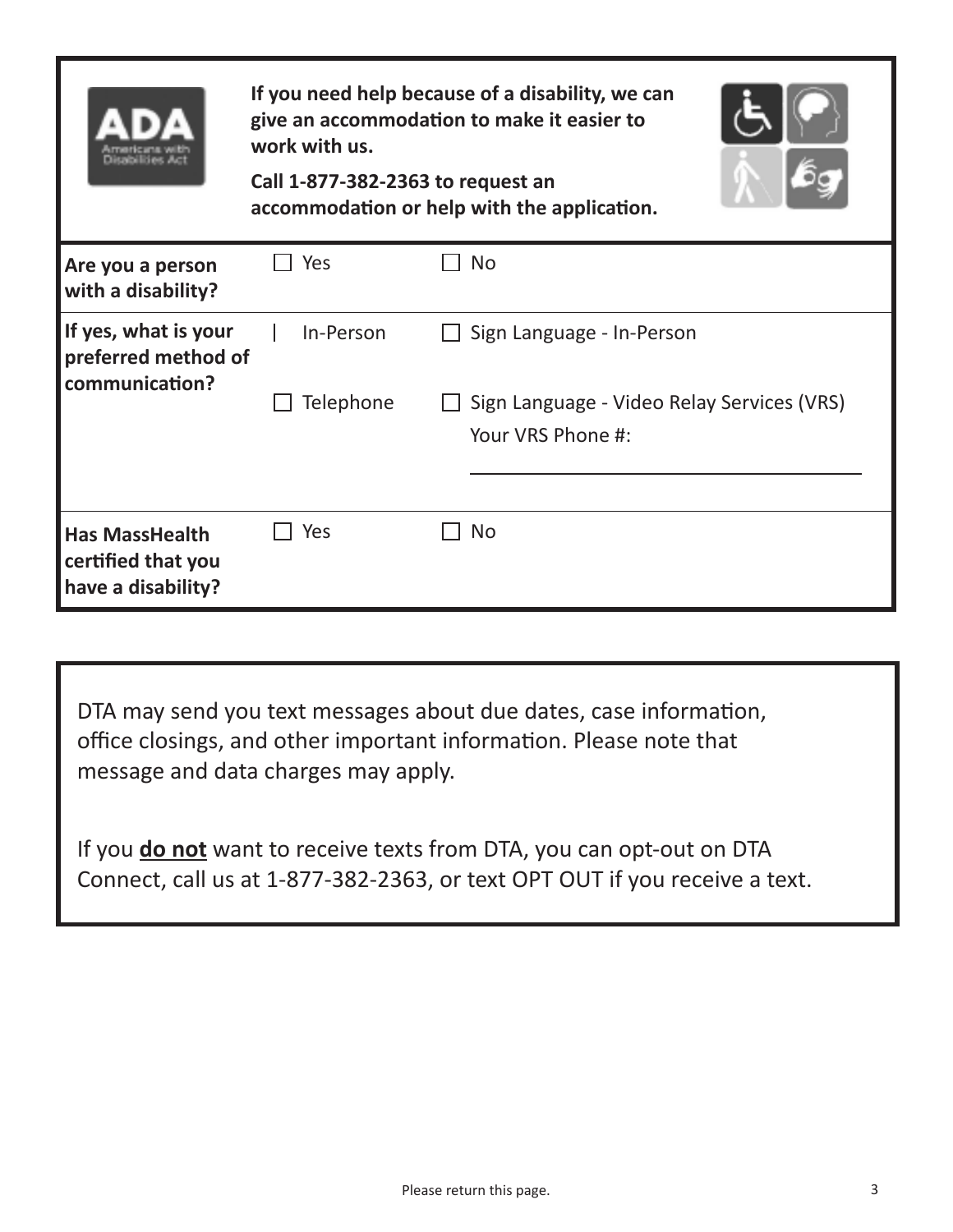| Information about you                                                                                                                                                                                             |  |                                  |                                          |  |
|-------------------------------------------------------------------------------------------------------------------------------------------------------------------------------------------------------------------|--|----------------------------------|------------------------------------------|--|
| <b>Social Security Number:</b>                                                                                                                                                                                    |  | Date of Birth:                   | Gender:                                  |  |
|                                                                                                                                                                                                                   |  |                                  | $\Box$ Male<br>$\Box$ Female             |  |
| Are you a U.S. Citizen?<br>$\Box$ Yes<br><b>No</b>                                                                                                                                                                |  |                                  | What language do you<br>prefer to speak? |  |
| <b>NOTE:</b> Noncitizens who are not applying for SNAP do not have to<br>give their Social Security Number or citizenship status.                                                                                 |  |                                  |                                          |  |
| What is your race?*                                                                                                                                                                                               |  |                                  |                                          |  |
|                                                                                                                                                                                                                   |  |                                  |                                          |  |
| <b>Black or African American</b>                                                                                                                                                                                  |  | American Indian or Alaska Native | White                                    |  |
|                                                                                                                                                                                                                   |  |                                  |                                          |  |
| Native Hawaiian or Other Pacific<br>Asian<br>Islander                                                                                                                                                             |  |                                  |                                          |  |
| What is your ethnicity?*                                                                                                                                                                                          |  |                                  |                                          |  |
| Hispanic or Latino<br>Not Hispanic or Latino                                                                                                                                                                      |  |                                  |                                          |  |
| * Your answer will not affect your eligibility. We ask these questions to make sure that<br>everyone is treated fairly regardless of race, color, or national origin. Leave blank if you<br>prefer not to answer. |  |                                  |                                          |  |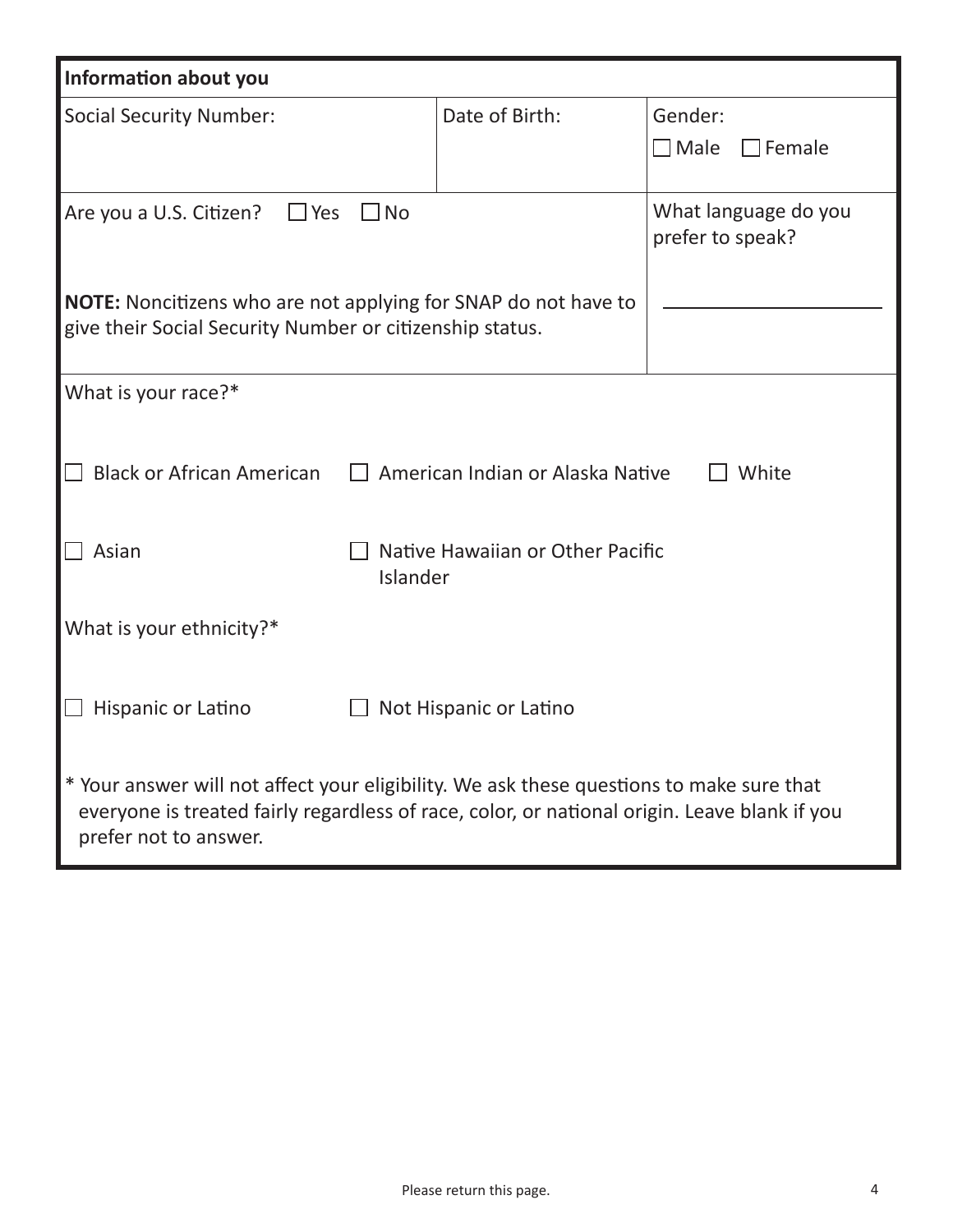Do other people live with you?  $\Box$  Yes  $\Box$  No

If **yes**, please fill out the section below. Only list children under age 22, your spouse, and/or any other people who buy and make the majority of meals with you.

| <b>Name</b> | Date of Birth | <b>Social Security</b><br><b>Number</b> | <b>Relation to</b><br>you? | Is this<br>person a<br>US citizen? | Is this person<br>applying<br>for SNAP<br>benefits? |
|-------------|---------------|-----------------------------------------|----------------------------|------------------------------------|-----------------------------------------------------|
|             |               |                                         |                            | $\Box$ Yes                         | $\Box$ Yes                                          |
|             |               |                                         |                            | $\Box$ No                          | $\square$ No                                        |
|             |               |                                         |                            | $\Box$ Yes                         | $\square$ Yes                                       |
|             |               |                                         |                            | $\Box$ No                          | $\Box$ No                                           |
|             |               |                                         |                            | $\Box$ Yes                         | $\square$ Yes                                       |
|             |               |                                         |                            | $\square$ No                       | $\Box$ No                                           |

| <b>Income</b>                                                                                                                                                                                                                                          |  |                 |         |                     |  |  |
|--------------------------------------------------------------------------------------------------------------------------------------------------------------------------------------------------------------------------------------------------------|--|-----------------|---------|---------------------|--|--|
| Does anyone receive income such as Employment, Unemployment<br>Compensation, Child Support, Social Security, SSI, Workers' Compensation,<br>Veterans' Benefits, Pensions or Rental Income?<br>No.<br>Yes<br>If yes, please fill out the section below: |  |                 |         |                     |  |  |
| <b>Person with</b><br><b>Income Type</b><br><b>Frequency</b>                                                                                                                                                                                           |  |                 |         | <b>Gross Amount</b> |  |  |
| <b>Income</b>                                                                                                                                                                                                                                          |  |                 |         |                     |  |  |
|                                                                                                                                                                                                                                                        |  | Weekly          | Monthly |                     |  |  |
|                                                                                                                                                                                                                                                        |  | <b>Biweekly</b> | Other:  |                     |  |  |
|                                                                                                                                                                                                                                                        |  | Weekly          | Monthly |                     |  |  |
|                                                                                                                                                                                                                                                        |  | <b>Biweekly</b> | Other:  |                     |  |  |
|                                                                                                                                                                                                                                                        |  | Weekly          | Monthly |                     |  |  |
|                                                                                                                                                                                                                                                        |  | <b>Biweekly</b> | Other:  |                     |  |  |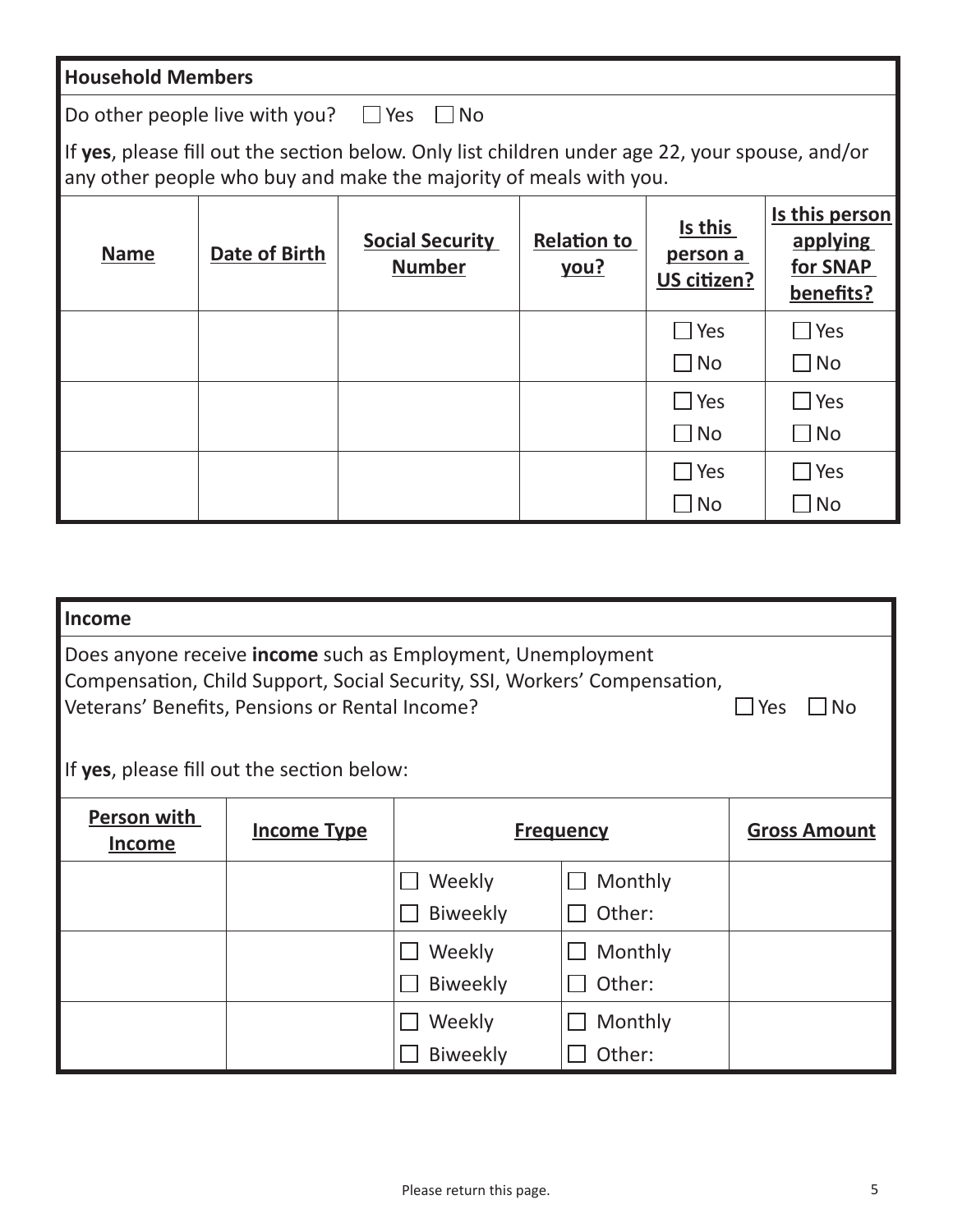| <b>Shelter Costs</b>                                                                                                       |                |  |                                                     |           |          |  |
|----------------------------------------------------------------------------------------------------------------------------|----------------|--|-----------------------------------------------------|-----------|----------|--|
| Is the household responsible to pay shelter costs?                                                                         |                |  |                                                     |           |          |  |
| If yes, please fill out the section below:                                                                                 |                |  |                                                     |           |          |  |
| Type:                                                                                                                      | <b>Amount:</b> |  | <b>Frequency:</b>                                   |           |          |  |
|                                                                                                                            |                |  | Monthly                                             | Quarterly | Annually |  |
| Rent                                                                                                                       | \$             |  | Other:                                              |           |          |  |
|                                                                                                                            |                |  | Monthly                                             | Quarterly | Annually |  |
| Mortgage                                                                                                                   | \$             |  | Other:                                              |           |          |  |
|                                                                                                                            |                |  | Monthly                                             | Quarterly | Annually |  |
| Property Taxes*                                                                                                            | \$             |  | Other:                                              |           |          |  |
|                                                                                                                            |                |  | Monthly                                             | Quarterly | Annually |  |
| Home Insurance*                                                                                                            | \$             |  | Other:                                              |           |          |  |
|                                                                                                                            |                |  | Monthly                                             | Quarterly | Annually |  |
| Condo fee                                                                                                                  | \$             |  | Other:                                              |           |          |  |
|                                                                                                                            | \$             |  | Monthly                                             | Quarterly | Annually |  |
| Other                                                                                                                      |                |  | Other:                                              |           |          |  |
| * Leave Property Taxes and Home Insurance blank if these are included in the mortgage<br>payment.                          |                |  |                                                     |           |          |  |
| <b>Utility Costs</b>                                                                                                       |                |  |                                                     |           |          |  |
| Is the household responsible to pay utility costs separate from shelter costs?                                             |                |  |                                                     |           |          |  |
| $\square$ Yes<br>$\square$ No                                                                                              |                |  |                                                     |           |          |  |
| If yes, check off all the utility costs that apply to you:                                                                 |                |  |                                                     |           |          |  |
|                                                                                                                            |                |  |                                                     |           |          |  |
| Heat (oil, gas, electricity or propane, etc.)<br>Electricity and/or gas                                                    |                |  |                                                     |           |          |  |
| (other than heating use); water; sewage;<br>Electricity for an air conditioner in the<br>and/or trash collection<br>summer |                |  |                                                     |           |          |  |
| A fee to use an air conditioner in the<br>summer                                                                           |                |  | Phone or cell phone service<br>(including pre-paid) |           |          |  |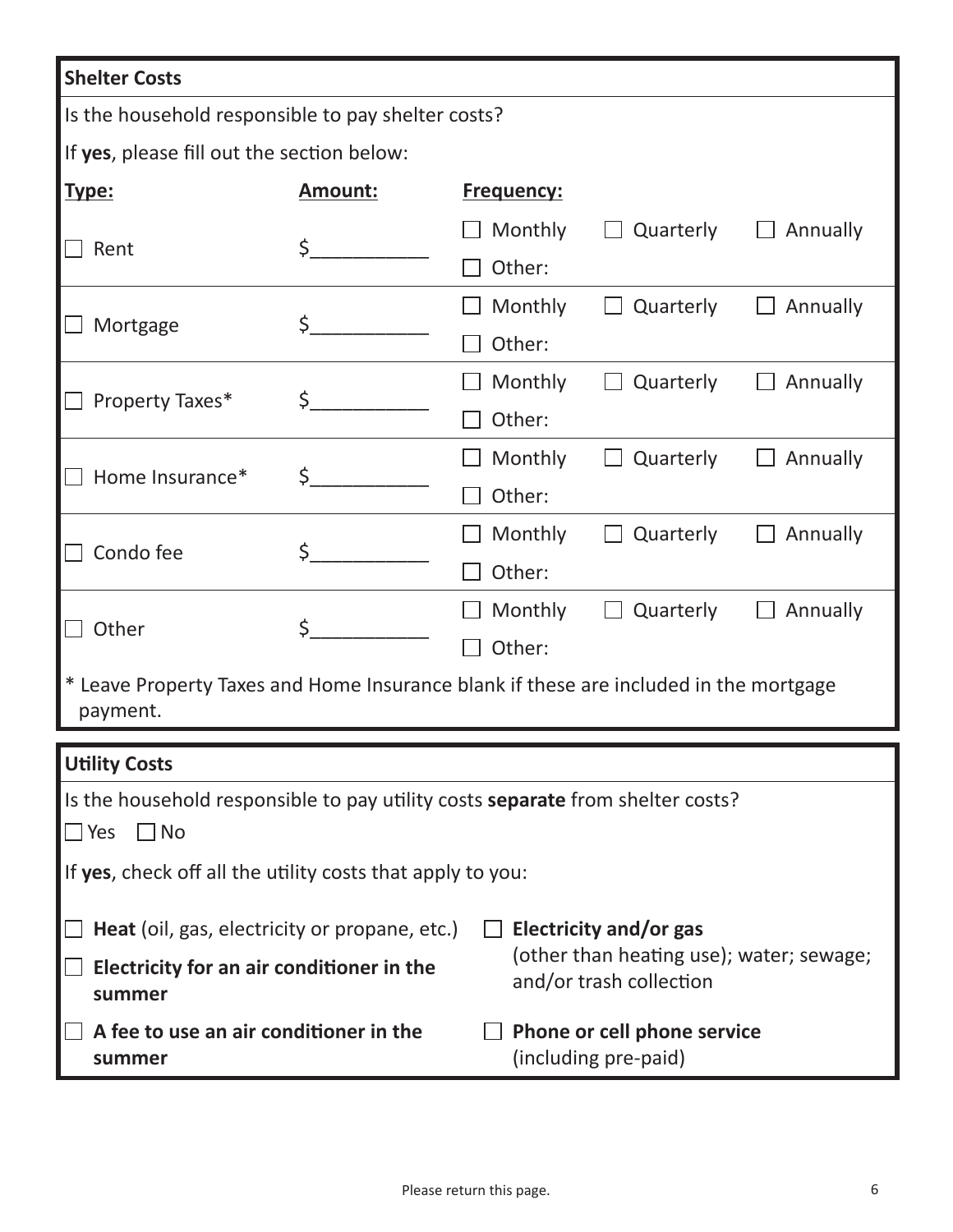| <b>Dependent Care Costs</b> |                                                              |                                                                                                                                                                                   |  |  |  |  |
|-----------------------------|--------------------------------------------------------------|-----------------------------------------------------------------------------------------------------------------------------------------------------------------------------------|--|--|--|--|
|                             | Is anyone responsible to pay for adult dependent care costs? | $\Box$ Yes<br>l INo                                                                                                                                                               |  |  |  |  |
|                             | If yes, please fill out the section below:                   |                                                                                                                                                                                   |  |  |  |  |
| <b>Name of Dependent</b>    | <b>Amount Paid</b>                                           | <b>Frequency</b>                                                                                                                                                                  |  |  |  |  |
|                             | \$                                                           | Weekly<br>Biweekly<br>Monthly<br>Other:                                                                                                                                           |  |  |  |  |
|                             | \$                                                           | Biweekly<br>Weekly<br>Monthly<br>$\mathbf{1}$<br>Other:                                                                                                                           |  |  |  |  |
|                             | Does anyone travel to and/or from a dependent care provider? | $\Box$ Yes<br>$\Box$ No                                                                                                                                                           |  |  |  |  |
|                             | If yes, please fill out the section below:                   |                                                                                                                                                                                   |  |  |  |  |
| Name of<br><b>Dependent</b> | <b>Address of Care Provider</b>                              | <b>Number of</b><br><b>If Not Driving: Cost of</b><br><b>Car Trips per</b><br><b>Public Transportation, Taxi</b><br><b>Week</b><br>Cab, Shuttle, etc.<br><b>FROM</b><br><b>TO</b> |  |  |  |  |
|                             |                                                              |                                                                                                                                                                                   |  |  |  |  |
|                             |                                                              |                                                                                                                                                                                   |  |  |  |  |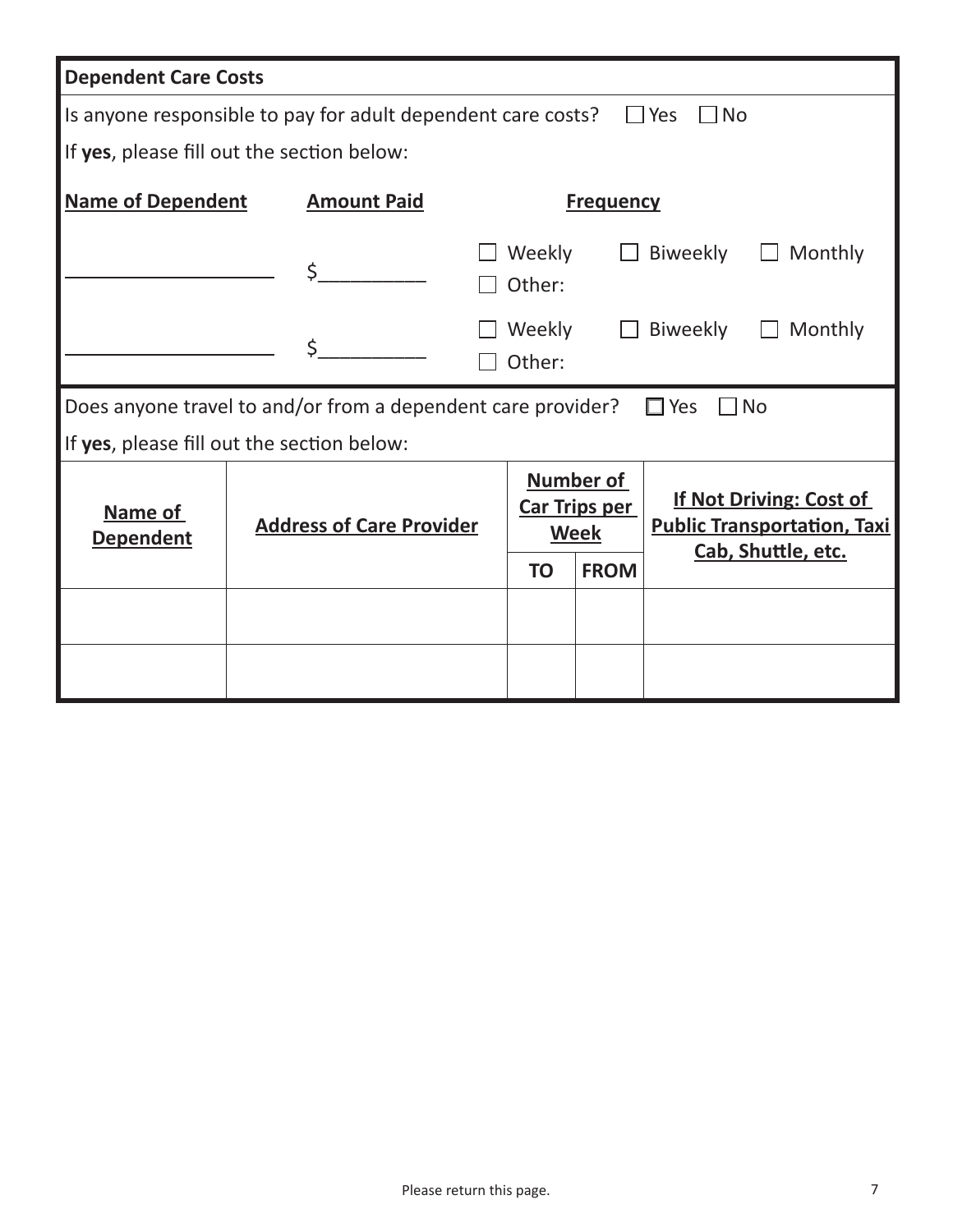| <b>Medical Costs</b>                                                                                                           |                                                                                                                                                                                                                                                                      |                                                            |                                                                                     |                             |  |  |
|--------------------------------------------------------------------------------------------------------------------------------|----------------------------------------------------------------------------------------------------------------------------------------------------------------------------------------------------------------------------------------------------------------------|------------------------------------------------------------|-------------------------------------------------------------------------------------|-----------------------------|--|--|
| Does anyone who is at least 60 years old and/or disabled<br>□No<br>$\Box$ Yes<br>have out-of-pocket medical expenses?          |                                                                                                                                                                                                                                                                      |                                                            |                                                                                     |                             |  |  |
| If yes, please fill out the section below:                                                                                     |                                                                                                                                                                                                                                                                      |                                                            |                                                                                     |                             |  |  |
| <b>Name</b>                                                                                                                    |                                                                                                                                                                                                                                                                      | <b>Expense Type</b>                                        |                                                                                     | <b>Total Cost Per Month</b> |  |  |
|                                                                                                                                | <b>Medical Care</b>                                                                                                                                                                                                                                                  |                                                            | <b>Dental Care</b>                                                                  |                             |  |  |
|                                                                                                                                | Health Insurance                                                                                                                                                                                                                                                     |                                                            | <b>Medications</b>                                                                  |                             |  |  |
|                                                                                                                                | Other (over-the-counter medications,<br>medical supplies, etc.)                                                                                                                                                                                                      |                                                            |                                                                                     |                             |  |  |
|                                                                                                                                | <b>Medical Care</b>                                                                                                                                                                                                                                                  |                                                            | <b>Dental Care</b>                                                                  |                             |  |  |
|                                                                                                                                | Health Insurance                                                                                                                                                                                                                                                     |                                                            | <b>Medications</b>                                                                  |                             |  |  |
|                                                                                                                                | Other (over-the-counter medications,<br>medical supplies, etc.)                                                                                                                                                                                                      |                                                            |                                                                                     |                             |  |  |
|                                                                                                                                | <b>NOTE:</b> You can get credit for the costs you are responsible for paying even if you are<br>behind or cannot pay them. Medical costs include co-pays, prescriptions, over-the-counter<br>medications, health insurance, medical bills, transportation, and more. |                                                            |                                                                                     |                             |  |  |
| Does anyone travel to and/or from medical care (such as a<br>$\Box$ No<br>$\exists$ Yes<br>pharmacy, doctor, therapist, etc.)? |                                                                                                                                                                                                                                                                      |                                                            |                                                                                     |                             |  |  |
| If yes, please fill out the section below:                                                                                     |                                                                                                                                                                                                                                                                      |                                                            |                                                                                     |                             |  |  |
| <b>Name</b>                                                                                                                    | <b>Address of Medical</b><br><b>Provider</b>                                                                                                                                                                                                                         | <b>Number of Car</b><br><b>Trips per Week</b><br><b>TO</b> | <b>Cost of Parking, Public</b><br><b>Transportation, Taxi Cab,</b><br>Shuttle, etc. |                             |  |  |
|                                                                                                                                |                                                                                                                                                                                                                                                                      |                                                            |                                                                                     |                             |  |  |
|                                                                                                                                |                                                                                                                                                                                                                                                                      |                                                            |                                                                                     |                             |  |  |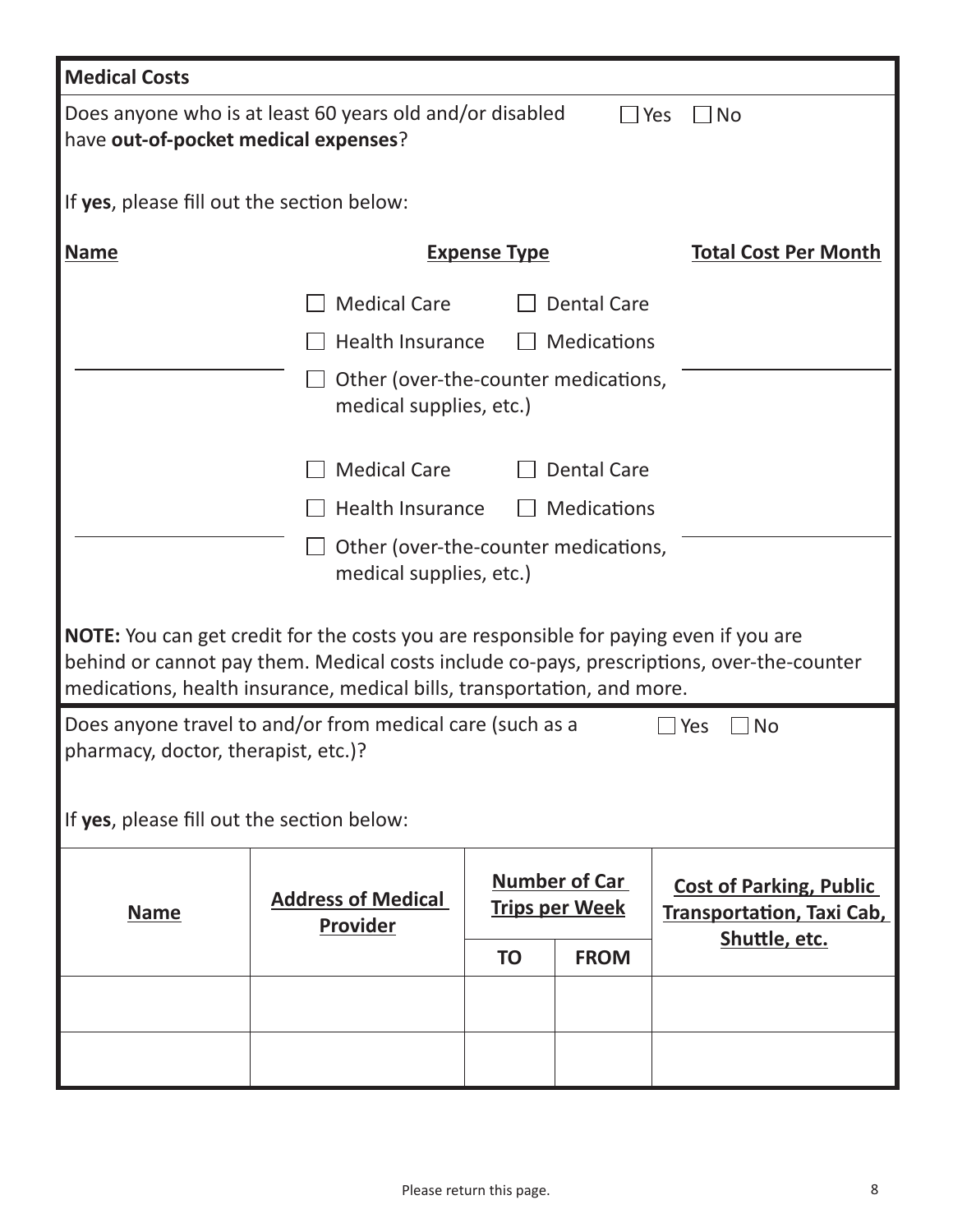| <b>SNAP in Another State</b>                                                                                                                                                                         |
|------------------------------------------------------------------------------------------------------------------------------------------------------------------------------------------------------|
| Has anyone received SNAP benefits outside Massachusetts within<br>$\Box$ No<br>$\Box$ Yes<br>the past 30 days?                                                                                       |
| If yes, who?                                                                                                                                                                                         |
|                                                                                                                                                                                                      |
|                                                                                                                                                                                                      |
| <b>Assisting with Application</b>                                                                                                                                                                    |
| Do you want to give us permission to contact a person or agency if<br>$\Box$ Yes<br>$\Box$ No<br>we cannot reach you by phone?*                                                                      |
| If yes, please fill out the section below:                                                                                                                                                           |
|                                                                                                                                                                                                      |
|                                                                                                                                                                                                      |
|                                                                                                                                                                                                      |
| * We call this an Assisting Person/Agency. This role is only valid<br>during the application period.                                                                                                 |
|                                                                                                                                                                                                      |
| <b>Authorization to Release Information</b>                                                                                                                                                          |
| Do you want to give a person or agency permission to speak with<br>Yes<br><b>No</b><br>DTA and get relevant confidential information about your case?*<br>If yes, please fill out the section below: |
|                                                                                                                                                                                                      |
|                                                                                                                                                                                                      |
|                                                                                                                                                                                                      |
| * This role cannot report changes or complete interviews. Permission expires after one year.                                                                                                         |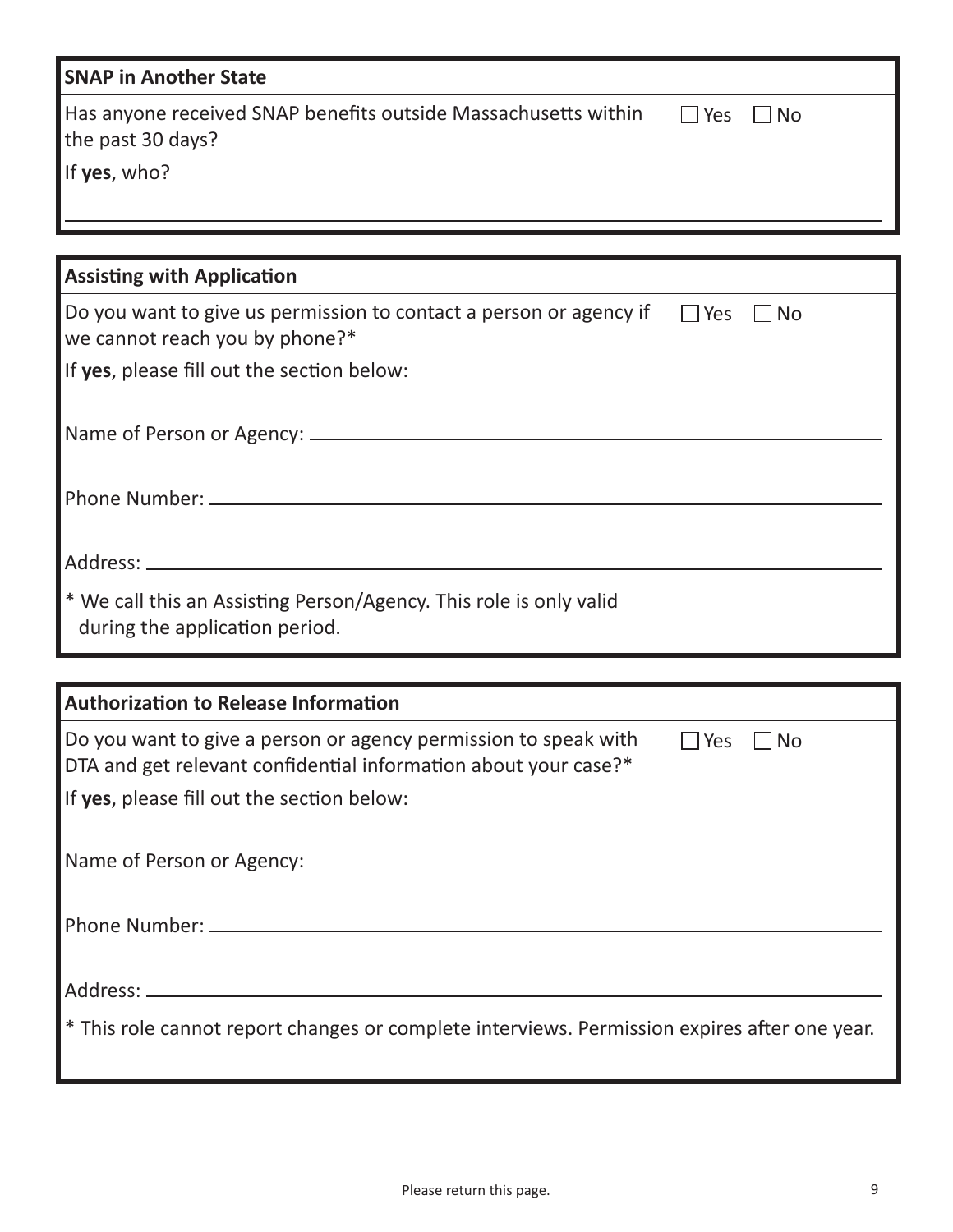| <b>Authorized Representative for Certification</b>                                                                                                         |              |     |
|------------------------------------------------------------------------------------------------------------------------------------------------------------|--------------|-----|
| Do you want to give an agency or someone you trust permission<br>to sign forms, report changes, complete interviews, and talk about<br>your case with us?* | $\sqcap$ Yes | No. |
| If yes, please fill out the section below:                                                                                                                 |              |     |
|                                                                                                                                                            |              |     |
| Phone Number: _________                                                                                                                                    |              |     |
| Federal Employer Identification Number (Agency Only): _______                                                                                              |              |     |
| * Permission valid until cancelled.                                                                                                                        |              |     |
|                                                                                                                                                            |              |     |
| <b>Authorized Representative for EBT Transactions</b>                                                                                                      |              |     |
| Do you want to give someone you trust permission to get an EBT<br>card to food shop for you using your SNAP benefits?*                                     | Yes          | Nο  |

Address:

If **yes**, please fill out the section below:

Name of Person or Agency:

Phone Number:

\* Identity must be verified before a card is issued. Permission valid until cancelled.

- • If you want to cancel an EBT card for an Authorized Representative, call 1-800-997-2555.
- If you want to cancel any of the above roles, call 1-877-382-2363.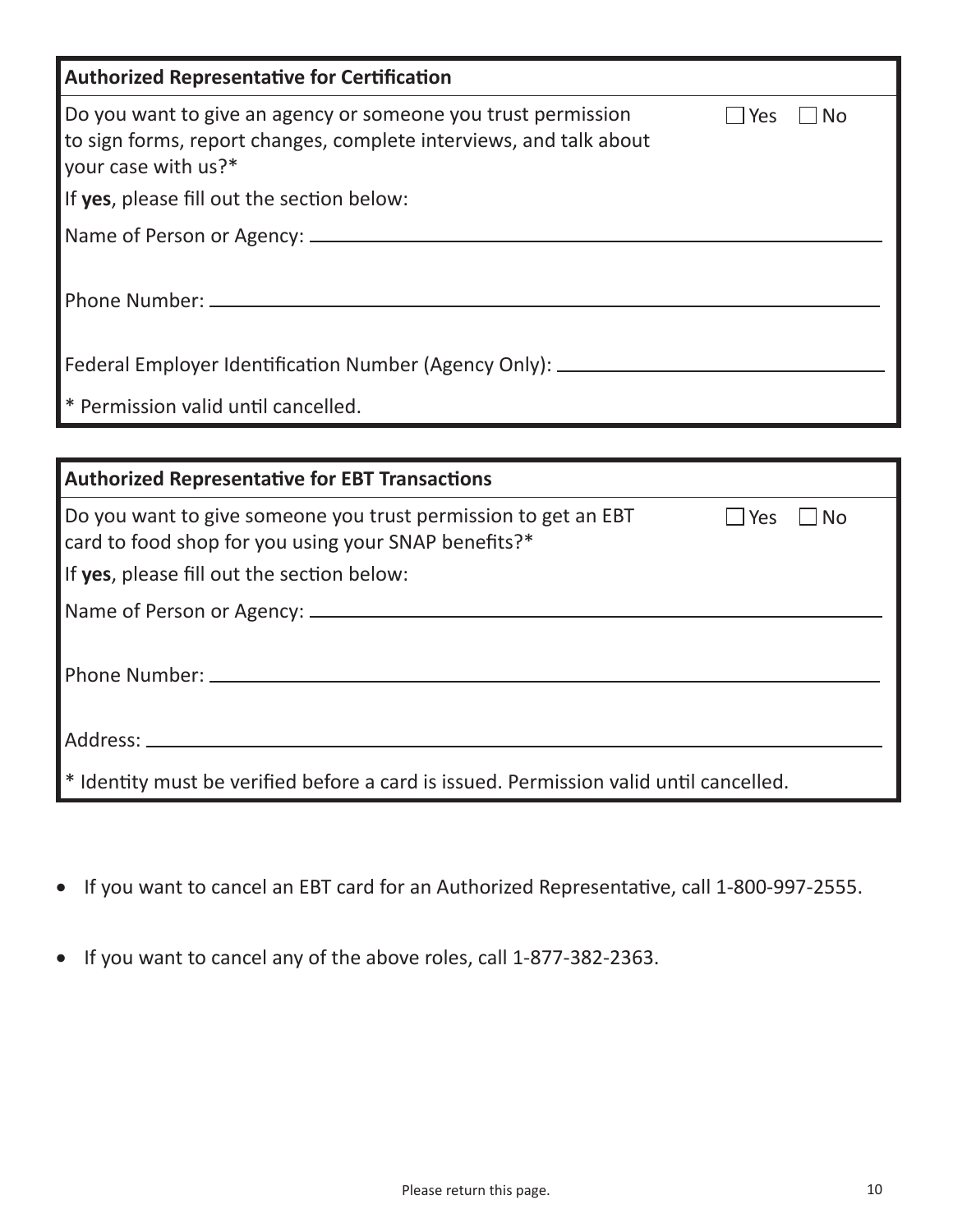# **What Happens Next?**

**Please keep the following pages for your records.**









**Phone Call Send in Verifications Get SNAP Benefits Get Connected**



We will call you for an interview. If we cannot reach you, we will mail you a letter for a scheduled phone eligibility. You have interview. You can also call us at 1-833-712-8027, Monday through Friday from 8:15-4:45, to do an interview.

If needed, we will give you a list of documents to send so we can verify your 30 days from when you apply to send us the documents. Tell us if you need help!

We will mail you a decision letter within 30 days. If approved, we will put benefits on your EBT card. If denied, we will tell you why.

Visit DTAConnect. com, use the DTA Connect mobile app, or call the DTA Assistance Line at 1-877-382-2363 to check case status, update case information, upload documents, and much more!

If you want more information or need help, call **1-833-712-8027** or visit Mass.gov/DTA.

# **ADDITIONAL RESOURCES**

**SNAP Path to Work:** Find Employment & Training providers by going to SNAPpathtowork.org.

Note: This is for SNAP-only clients

**Massachusetts 2-1-1:** Call 211 to find health and human services programs in your area.

**SNAP-Ed:** Visit the SNAP Nutrition Education website at MAhealthyfoodsinasnap.org to find healthy recipes, cooking tips, and ways to keep your family active!

**Project Bread:** Call Project Bread's Food Source Hotline at 1-800-645-8333 to find local food sources.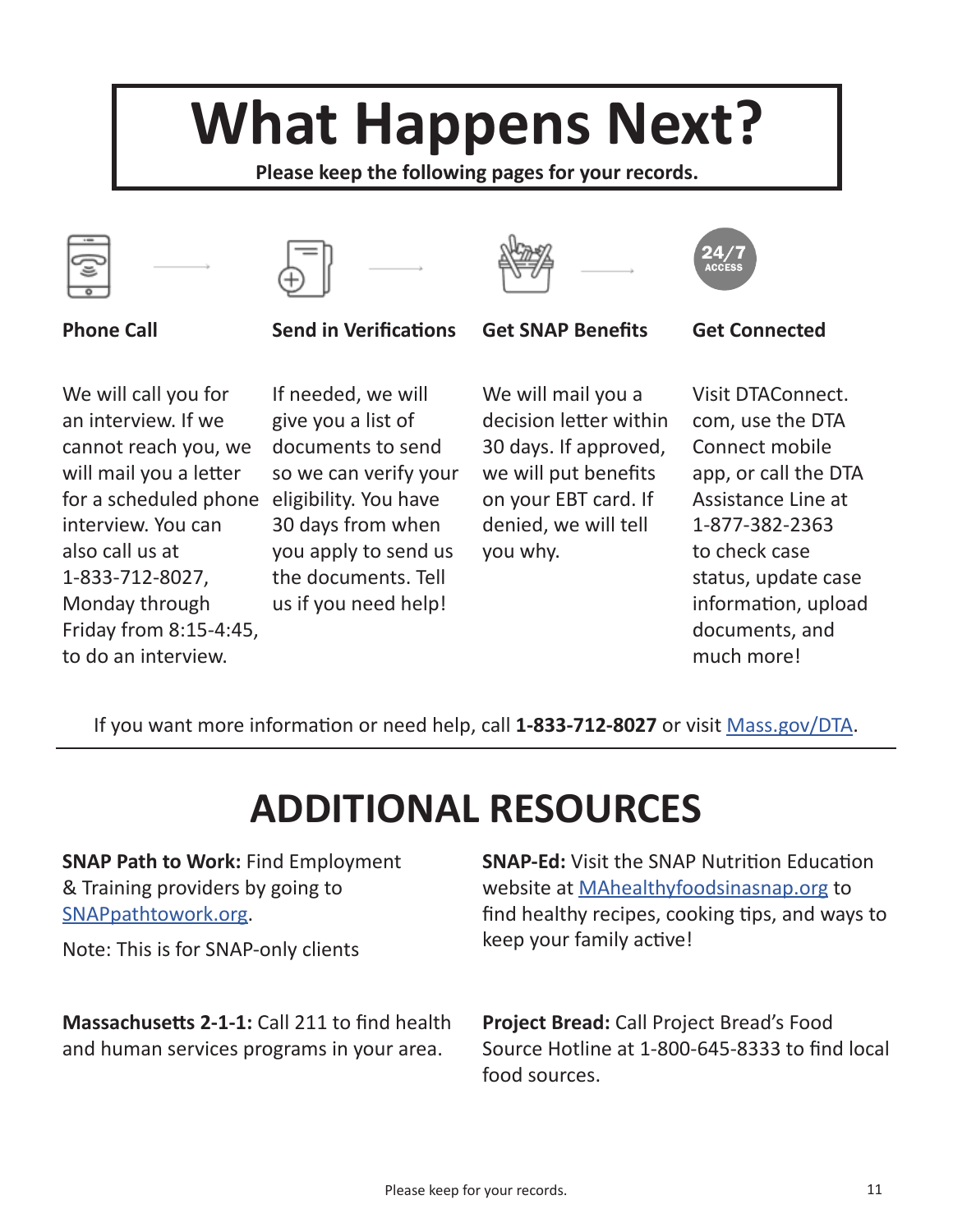## **YOUR VERIFICATION OPTIONS**

- • **You can use this checklist to submit verifications with this application. This will help us complete your application faster!**
- If you do not have all the proofs, do NOT wait to submit your application! You can **submit them later.**
- • **For more information, visit Mass.gov/SNAPverifications.**

| If anyone in the household has earned income, send us proof of gross income (before<br>taxes) for the last four weeks, such as:<br>$\Box$ Pay stubs, or record of payment<br>Proof of any pay you got and hours worked<br>If self-employed, business documents that show income and business expenses,<br>such as:<br>$\Box$ Schedule C (1040 IRS form)<br>1099 IRS form or other tax record<br>Other records such as invoices, bills, or receipts that show your income<br>and/or business expenses |
|------------------------------------------------------------------------------------------------------------------------------------------------------------------------------------------------------------------------------------------------------------------------------------------------------------------------------------------------------------------------------------------------------------------------------------------------------------------------------------------------------|
|                                                                                                                                                                                                                                                                                                                                                                                                                                                                                                      |
| If anyone in the household has unearned income, send us proof of the monthly amount,<br>such as:<br>$\Box$ Benefit or award letter<br>$\Box$ Statement from agency making payments<br>NOTE: We can usually verify the amount of Social Security, SSI, DOR Child Support, or MA<br>Unemployment Compensation benefits ourselves. We will tell you if you need to verify<br>any of these items.                                                                                                        |
|                                                                                                                                                                                                                                                                                                                                                                                                                                                                                                      |
| To prove Massachusetts residency, you may submit one of the following:<br>$\Box$ Rent receipt, lease, or Landlord Verification form<br>Deed or mortgage statement, utility bill, or voter registration<br>Shared Housing Verification form, or statement from someone you live with                                                                                                                                                                                                                  |
|                                                                                                                                                                                                                                                                                                                                                                                                                                                                                                      |
| If anyone in the household is making payments for child support, please send us:                                                                                                                                                                                                                                                                                                                                                                                                                     |
| $\Box$ Proof of the legal obligation to pay the child support (such as a court order) and                                                                                                                                                                                                                                                                                                                                                                                                            |

 $\Box$  Proof of recent payments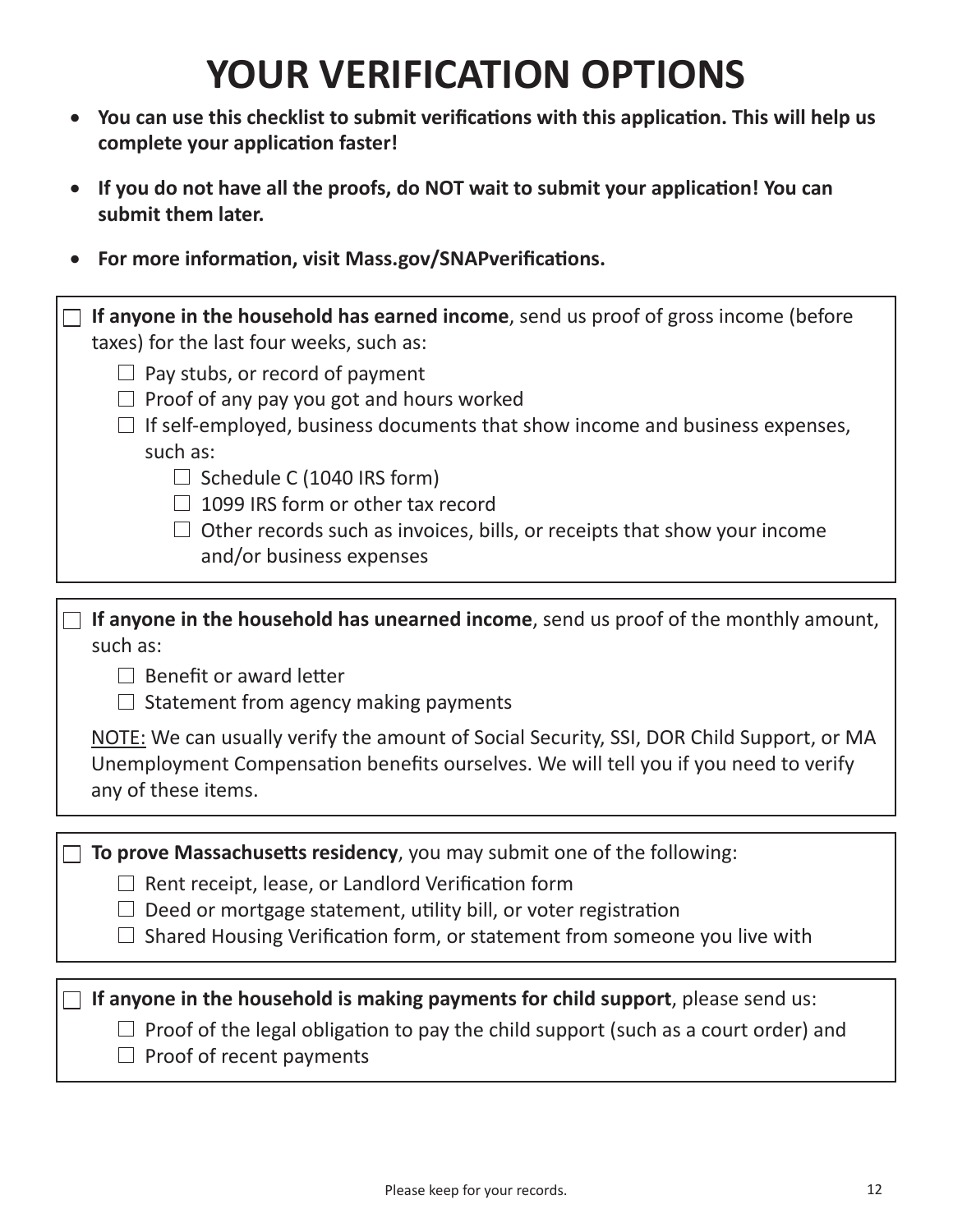### **If any household member is a noncitizen applying for benefits**, please submit proof of

noncitizen status, such as:

 $\Box$  Permanent Resident Card ("green card")

 $\Box$  Employment Authorization Card

 $\Box$  Temporary Resident Card

 $\Box$  Arrival-Departure Record (I-94)

 $\Box$  Stamp in passport

 $\Box$  Other document showing current or pending immigration status

 $\Box$  Statement from an immigration attorney about current or pending status

**If any household member is elderly and/or disabled and has medical expenses**, please submit proof of expenses (such as bills, invoices, or receipts). Some transportation costs for medical reasons can be self-declared.

NOTE: The total medical expenses for the househould must be higher than \$35 per month to be counted.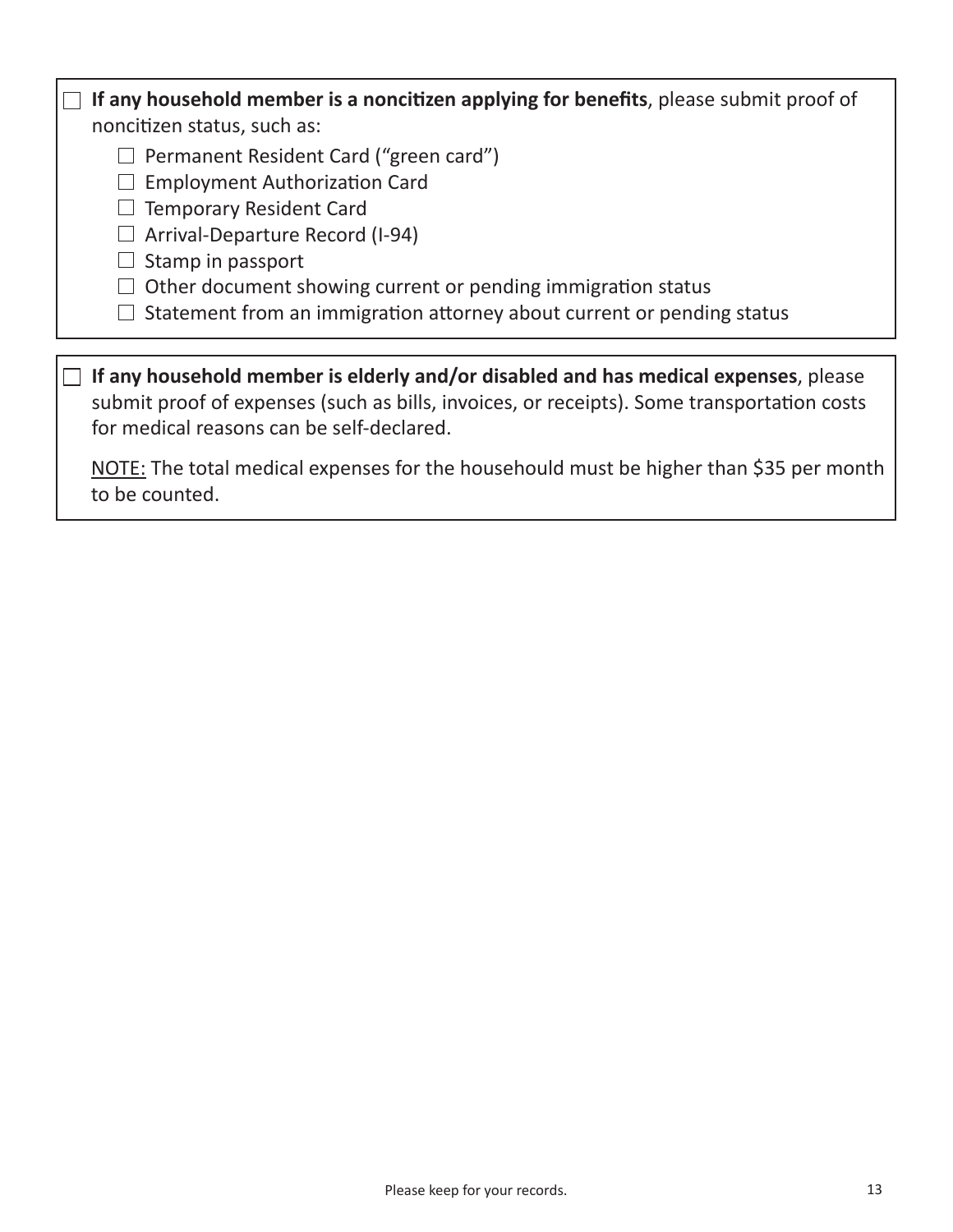#### **Department of Transitional Assistance (DTA) Notice of Rights, Responsibilities and Penalties**

- $\rightarrow$  This notice lists rights and responsibilities for all DTA programs. You must follow the rules for programs you apply for.
- $\rightarrow$  Please read these pages and keep them for your records.
- $\rightarrow$  Let DTA know if you have any questions.

#### **I swear under penalty of perjury that:**

- I have read the information in this form, or someone read it to me.
- My answers in this form are true and complete to the best of my knowledge.
- I will give DTA information that is true and complete to the best of my knowledge during my interview and in the future.

#### **I understand that:**

- giving false or misleading information is fraud,
- misrepresenting or withholding facts to get DTA benefits is fraud,
- fraud is considered an Intentional Program Violation (IPV), and
- if DTA thinks I committed fraud, DTA can pursue civil and criminal penalties against me.

#### **I also understand that:**

- DTA will verify the information I give with my application. If any information is false, DTA may deny my benefits.
- I may also be subject to criminal prosecution for providing false information.
- If DTA gets information from a reliable source about a change in my household, my benefit amount may change.
- By signing this form, I give DTA permission to verify my eligibility for benefits, including:
	- O Get information from other state or federal agencies, local housing authorities, outof-state welfare departments, financial institutions, and Equifax Workforce Solutions (the Work Number). I also give these agencies permission to share information about my household's eligibility for benefits with DTA.
	- O If DTA uses information from Equifax about my household earned income, I have the right to a free copy of my Equifax report if I request it within 60 days of DTA's decision. I have the right to question the information in the report. I may contact Equifax at: Equifax Workforce Solutions, 11432 Lackland Road, St. Louis, MO 63146, 1-800-996- 7566 (toll free).
- I have a right to a copy of my application, including the information that DTA uses to decide about my household's eligibility and benefit amount. I can ask DTA for an electronic copy of the completed application.

#### **How will DTA use my information?**

By signing below, I give DTA permission to get information from and share information about me and members of my household with:

- Banks, schools, government, employers, landlords, utility companies and other agencies to check if I am eligible for benefits.
- Electric, gas and telephone companies so I can get utility discounts. The companies cannot share my information or use it for any other purpose.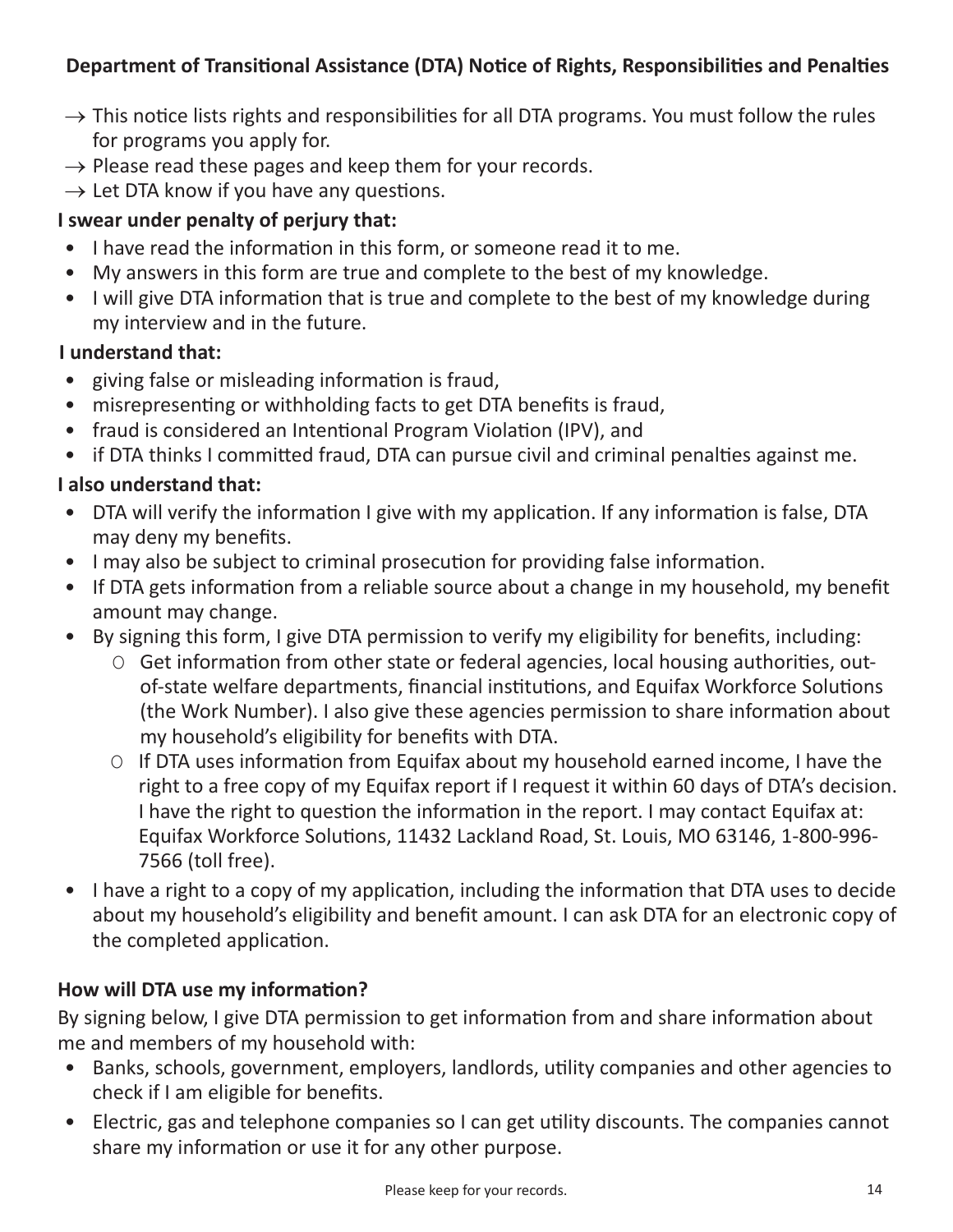- The Department of Housing and Community Development to enroll me in the Heat & Eat Program. This program helps people get the most SNAP benefits possible.
- The Department of Early and Secondary Education so my children can get free school meals.
- The Woman, Infants and Children (WIC) Program so that any children under age 5 or a pregnant woman in my household can get WIC.
- The United States Citizenship and Immigration Services (USCIS), to verify my immigration status. Information from USCIS may affect my household's eligibility and amount of DTA benefits.

*Note: Even if you are not eligible for benefits due to immigration status, DTA will not report you to immigration authorities unless you show DTA a final order of deportation.* 

- The Department of Revenue (DOR) to verify my eligibility for income-based tax credits, such as Earned Income and Limited Income, and to see if I am eligible for "No Tax Status" or hardship status.
- The Department of Children and Families (DCF) to coordinate services offered jointly by DTA and DCF.

#### **How does DTA use Social Security Numbers (SSNs)?**

DTA is allowed to ask for SSNs under The Food and Nutrition Act of 2008 (7 U.S.C. 2011-2036) for SNAP and under M.G.L. c. 18 Section 33 for TAFDC and EAEDC. DTA uses SSNs to:

- Check the identity and eligibility of each household member I apply for through data matching programs.
- Monitor compliance with program rules.
- Collect money if DTA claims I got benefits that I was not eligible for.
- Help law enforcement agencies catch people hiding from the law.

I understand that I do not have to give DTA the SSN of any non-citizen in my household, including myself, who does not want benefits. The income of a non-citizen may count even if the non-citizen does not get benefits.

#### **Right to an Interpreter**

I understand that:

- I have a right to a free professional interpreter provided by DTA if I prefer to communicate in a language other than English.
- If I have a DTA hearing, I can ask DTA to give me a free professional interpreter, or if I prefer, I can bring someone to interpret for me. If I need DTA to give me an interpreter for a hearing, I must call the Division of Hearings at least one week before the hearing date.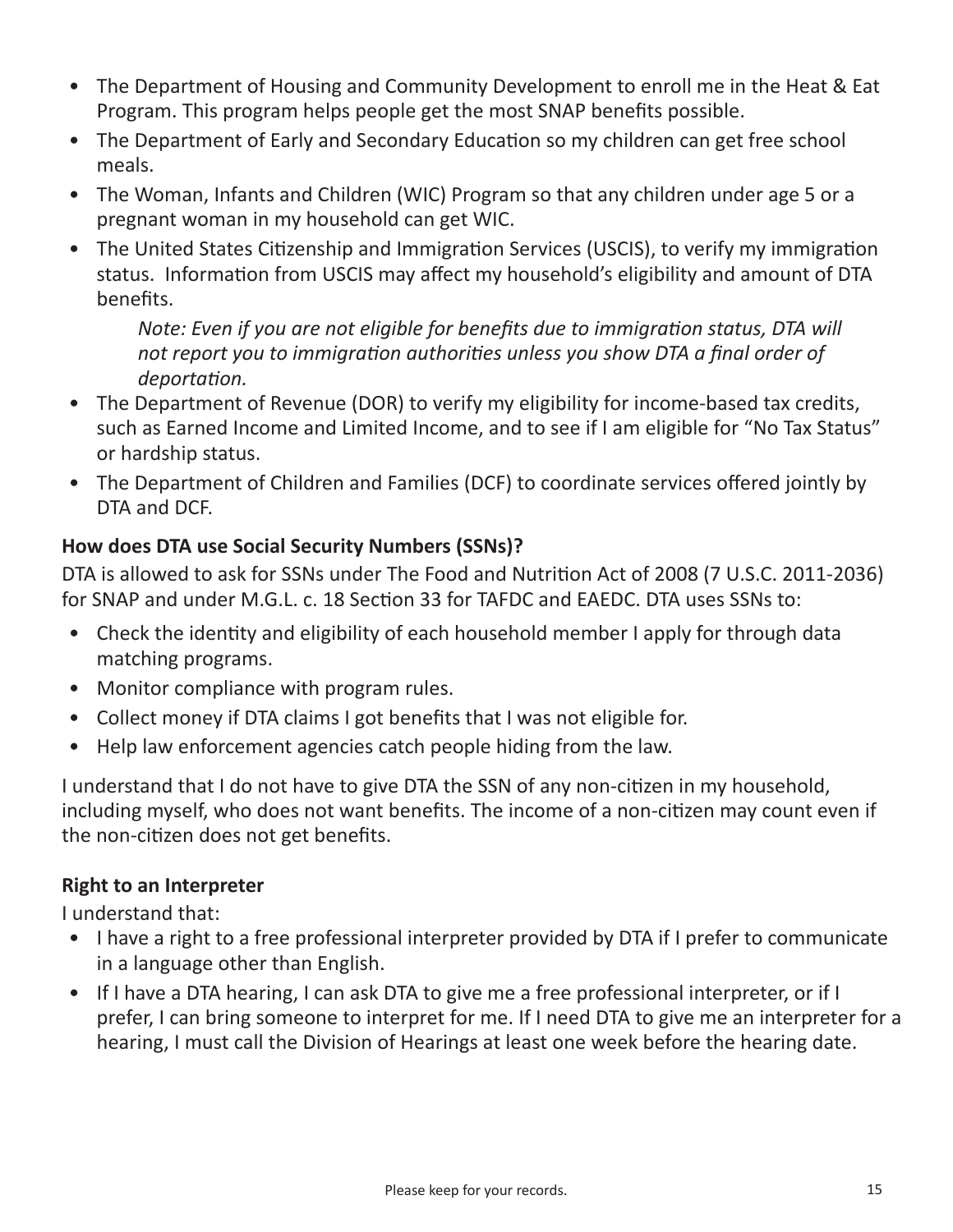#### **Right to Register to Vote**

I understand that:

- I have the right to register to vote through DTA.
- DTA will help me fill out the voter registration application form if I want help.
- I can fill out the voter registration application form in private.
- Applying to register or declining to register to vote will not affect my DTA benefits.

#### **Employment Opportunities**

I agree that DTA may share my name and contact information with employment and training providers, including:

- SNAP Path Work providers or DTA specialists for SNAP clients; and
- Contracted Employment and Training providers or Full Engagement Workers for TAFDC clients.

SNAP clients may voluntarily participate in education and employment training services through the SNAP Path to Work program.

#### **Citizenship Status**

I swear that all members of my household applying for DTA benefits are either U.S. citizens, or lawfully residing noncitizens.

#### **Supplemental Nutrition Assistance Program**

I understand that:

- DTA manages the SNAP program in Massachusetts.
- When I file an application with DTA (by phone, online, in person, or by mail or fax), DTA has 30 days from the date it got my application to decide if I am eligible.
	- O If I am eligible for expedited (emergency) SNAP, DTA has to give me SNAP and make sure I have an Electronic Benefit Transfer (EBT) card within 7 days from the date they got my application.
	- O I have a right to speak to a DTA supervisor if:
		- DTA says I am not eligible for emergency SNAP benefits, and I disagree.
		- I am eligible for emergency SNAP benefits, but do not get my benefits by the 7th day after I applied for SNAP.
		- I am eligible for emergency SNAP benefits but do not get my EBT card by the 7th day after I applied for SNAP.
- When I get SNAP, I have to meet certain rules. When I am approved for SNAP, DTA will give me a copy of the "Your Right to Know" brochure and the SNAP Program brochure. I will read the brochures or have someone read them to me. If I have any questions or need help reading or understanding this information, I can call DTA at 1-877-382-2363.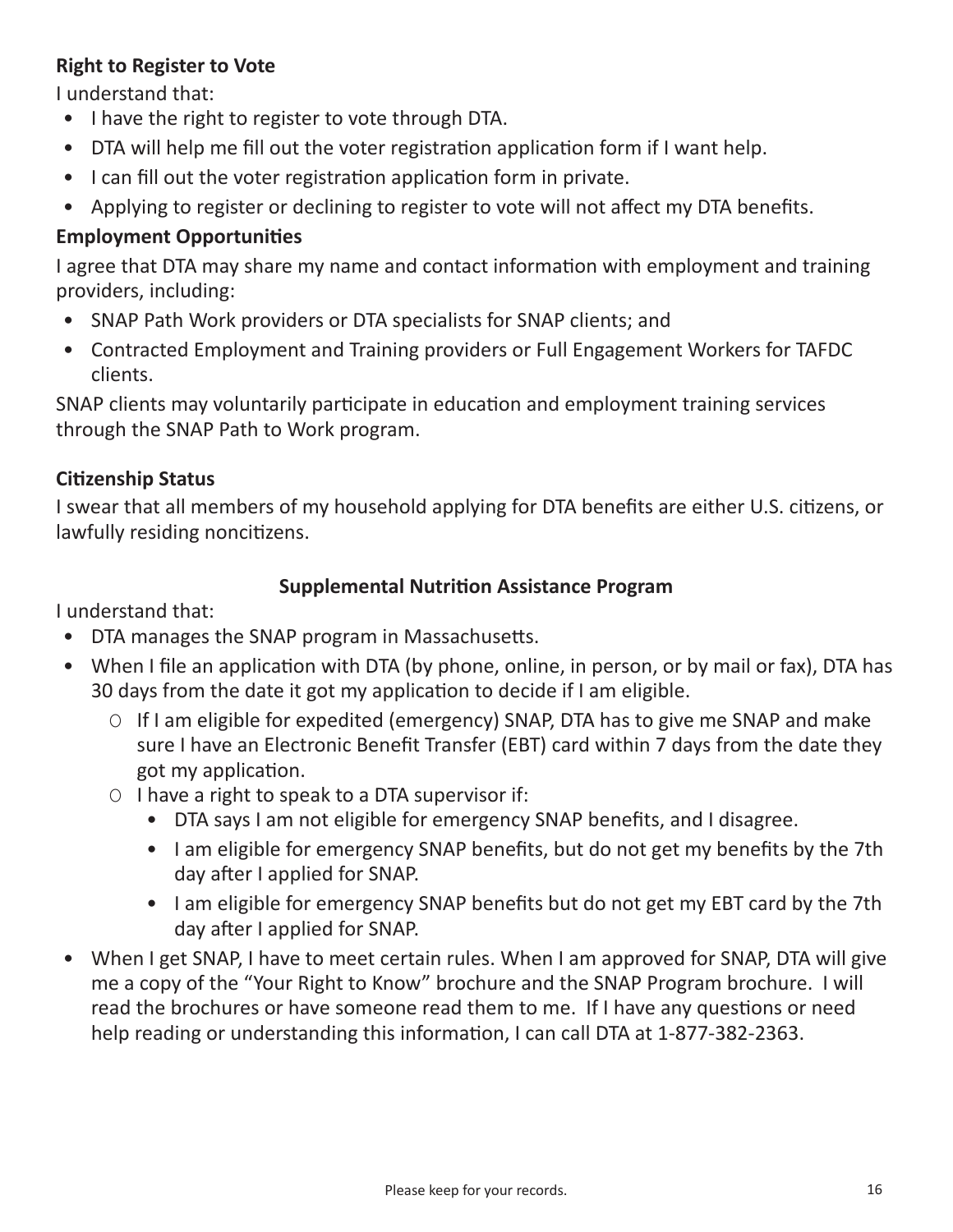#### **Telling DTA about changes in my household:**

- O If I am a SNAP Simplified Reporting household, I do not have to report most changes to DTA until the Interim Report or Recertification is due. The only things I have to report sooner are:
	- If my household's income goes over the gross income threshold (listed on my approval notice).
		- I have to report this by the 10th day of the month after the month my income went over the threshold.
	- If I have to meet the Able-Bodied Adults Without Dependents (ABAWD) Work Rules and my work hours drop below 20 hours per week.
- O If everyone in my household is 60 or older, disabled, or under 18 years old, and no one has earnings from work, the only things I have to report are:
	- **·** If someone starts working, or
	- Someone joins or leaves my household.
		- I have to report these changes by the 10th day of the month after the month of the change.
- O If I get SNAP through Transitional Benefits Alternative (TBA) because my TAFDC stopped, I do not have to report any changes to DTA for the 5 months that I get TBA.
- O If I get SNAP through Bay State CAP, I do not have to report any changes to DTA.

If I and everyone in my household gets cash assistance (TAFDC or EAEDC), I must report certain changes to DTA within 10 days of the change. See **When do I need to tell DTA about changes in my household? under Transitional Aid to Families with Dependent Children (TAFDC) and Emergency Aid to the Elderly, Disabled, and Children (EAEDC)** below.

- I may get more SNAP benefits if I report and give DTA proofs for the following, at any time:
- Child or other dependent care costs, shelter costs, and/or utility costs;
- Child support that I (or someone in my household) is legally required to pay to a non-household member; and
- Medical costs for members of my household, including myself, who are 60 or older or disabled.

**Work rules for SNAP clients**: If you get SNAP benefits and are between the ages of 16 and 59 you may need to meet general SNAP work rules or the ABAWD work rules unless you are exempt. DTA will tell me and members of my household if we need to meet any Work Rules, what the exemptions are, and what will happen if we do not meet the rules.

If you are under the SNAP Work Rules:

- You must register for work at application and when you recertify for SNAP. You register when you sign the SNAP application or recertification form.
- You must give DTA information about your employment status when DTA asks.
- You must report to an employer if referred by DTA.
- You must accept a job offer (unless you have a good reason not to).
- You must not quit a job of more than 30 hours a week without a good reason.
- You must not cut your work hours to less than 30 hours a week without a good reason.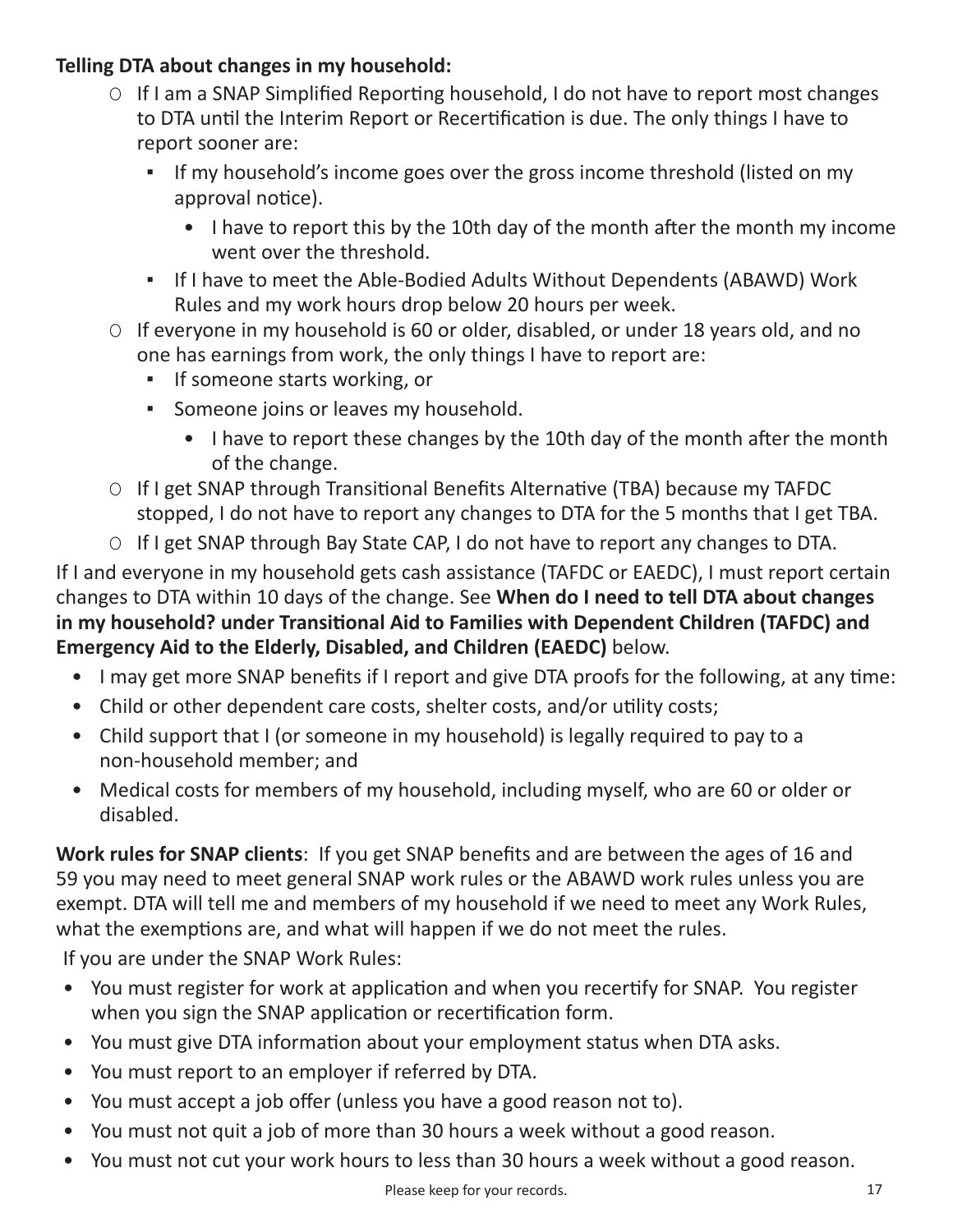#### **SNAP Rules**

- $\rightarrow$  Do not give false information or hide information to get SNAP benefits.
- $\rightarrow$  Do not trade or sell SNAP benefits.
- $\rightarrow$  Do not alter EBT cards to get SNAP benefits you are not eligible for.
- $\rightarrow$  Do not use SNAP benefits to buy ineligible items, such as alcoholic drinks and tobacco.
- $\rightarrow$  Do not use someone else's SNAP benefits or EBT card unless you are an authorized representative, or the recipient has given you permission to use their card on their behalf.

#### **SNAP Penalty Warnings**

I understand that if I or any member of my SNAP household intentionally breaks any of the rules listed above, that person will not be eligible for SNAP for one year after the first violation, two years after the second violation and forever after the third violation. That person may also be fined up to \$250,000, imprisoned up to 20 years, or both. They may also be subject to prosecution under Federal and State laws.

I also understand the following penalties. If I or a member of my SNAP household:

- Commit a **cash program** Intentional Program Violation (IPV) they will be ineligible for SNAP for the same period they are ineligible for cash assistance.
- Make a fraudulent statement about their identity or residency to get multiple SNAP benefits at the same time they will be ineligible for SNAP for *ten years*.
- Trade (buy or sell) SNAP benefits for a controlled substance/illegal drug(s), they will be ineligible for SNAP for *two years* for the first finding, and *forever* for the second finding.
- Trade (buy or sell) SNAP benefits for firearms, ammunition or explosives, they will be ineligible for SNAP forever.
- Make an offer to sell SNAP benefits or an EBT card online or in person the State may pursue an IPV against them.
- Pay for food purchased on credit they will be ineligible for SNAP.
- Buy products with SNAP benefits with the intent to discard the contents and return containers for cash they will be ineligible for SNAP.
- Flee to avoid prosecution, custody or confinement after conviction for a felony they will be ineligible for SNAP.
- Violate probation or parole, where law enforcement is actively seeking to arrest them they will be ineligible for SNAP.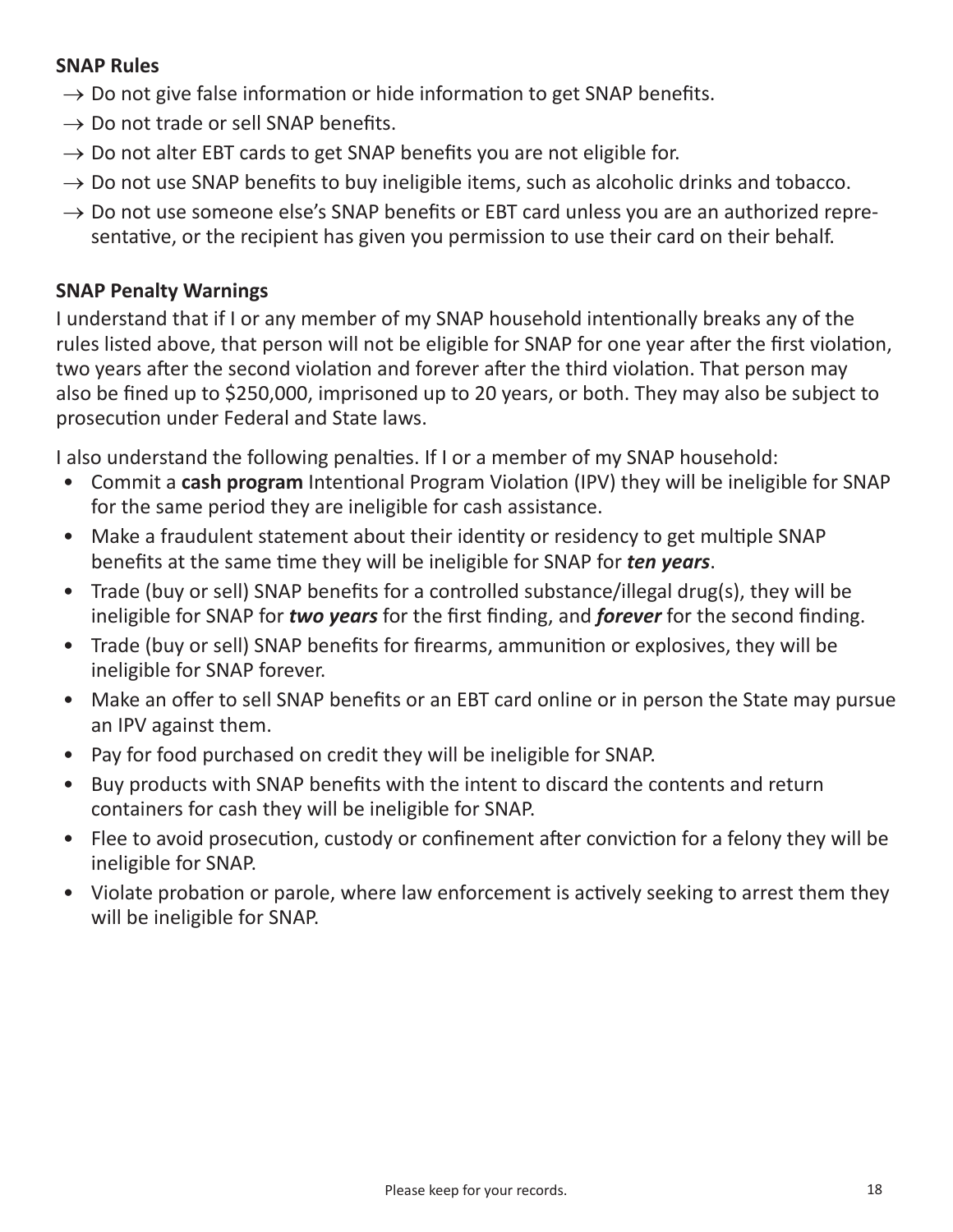Anyone who became a convicted felon after February 7, 2014 is ineligible for SNAP benefits if they are a fleeing felon or are violating probation or parole - in accordance with 7 CFR §273.11(n) - **and** were convicted as an adult of:

- 1. Aggravated sexual abuse under section 2241 of title 18, U.S.C.;
- 2. Murder under section 1111 of title 18, U.S.C.;
- 3. Any offense under chapter 110 of title 18, U.S.C.;
- 4. A Federal or State offense involving sexual assault, as defined in section 40002(a) of the 1994 VAWA (42 U.S.C. 13925a); or
- 5. An offense under State law determined by the Attorney General to be substantially similar to an offense described in this list.

#### **Nondiscrimination Statement**

In accordance with Federal civil rights law and U.S. Department of Agriculture (USDA) regulations and policies, the USDA, its Agencies, offices, and employees, and institutions participating in or administering USDA programs are prohibited from discriminating based on race, color, national origin, sex, religious creed, disability, age, political beliefs, or reprisal or retaliation for prior civil rights activity in any program or activity conducted or funded by USDA. Persons with disabilities who require alternative means of communication for program information (e.g. Braille, large print, audiotape, American Sign Language, etc.), should contact the Agency (state or local) where they applied for benefits. Individuals who are deaf, hard of hearing or have speech disabilities may contact USDA through the Federal Relay Service at 1-800-877-8339. Additionally, program information may be made available in languages other than English.

To file a program complaint of discrimination:

- Complete the USDA Program Discrimination Complaint Form, (AD-3027) found online at: https://www.usda.gov/sites/default/files/documents/usda-program-discriminationcomplaint-form.pdf, and at any USDA office. You can ask for a copy of the complaint form by calling 1-866-632-9992; or
- Write a letter addressed to USDA and put in the letter all of the information requested in the form.

Submit your completed form or letter to USDA by:

- mail: U.S. Department of Agriculture Office of the Assistant Secretary for Civil Rights 1400 Independence Avenue SW Washington, D.C.20250-9410; or
- fax: 1-202-690-7442; or
- email: program.intake@usda.gov

This institution is an equal opportunity provider.

**Transitional Aid to Families with Dependent Children (TAFDC) and**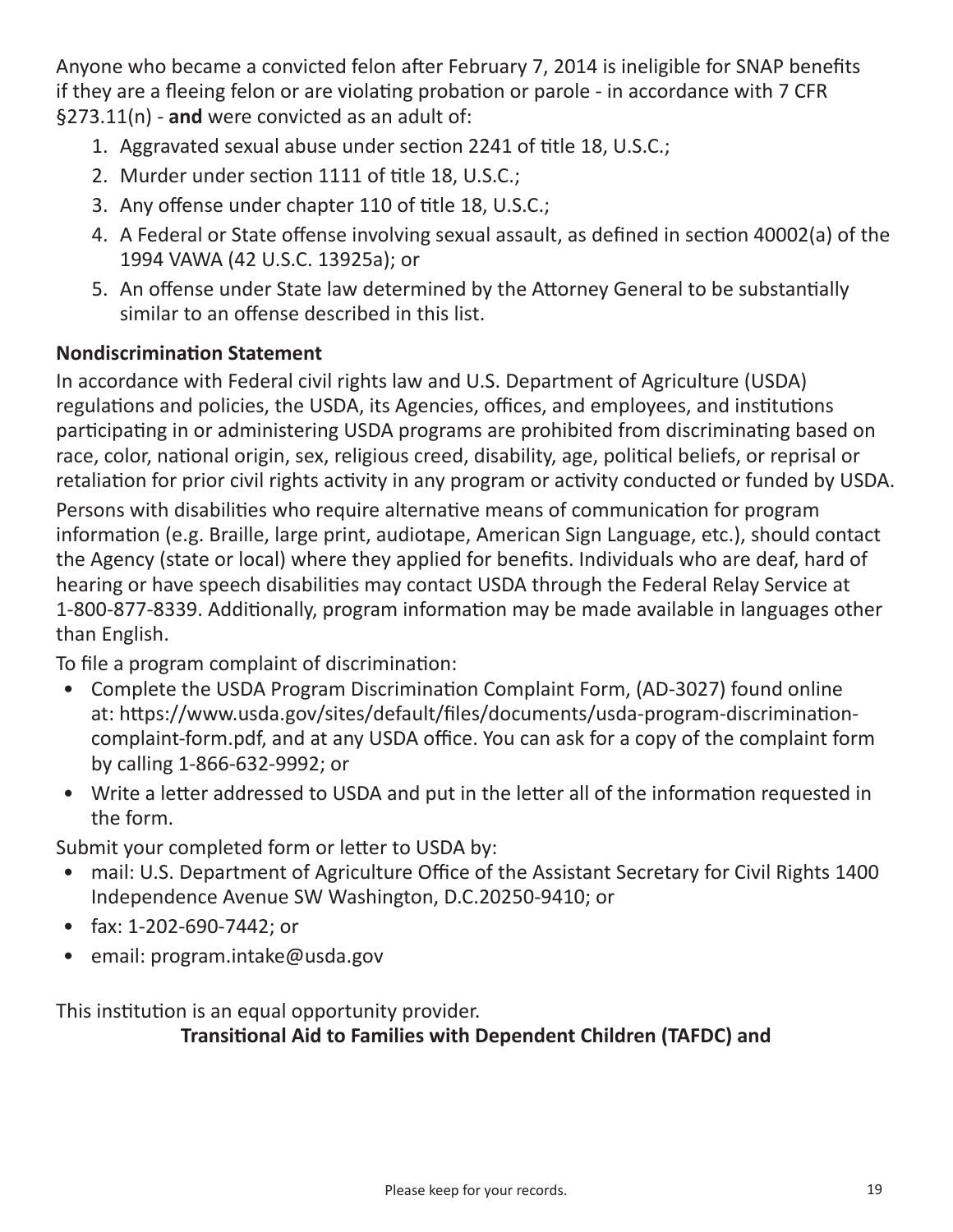#### **Transitional Aid to Families with Dependent Children (TAFDC) and Emergency Aid to the Elderly, Disabled, and Children (EAEDC)**

TAFDC and EAEDC are cash assistance programs. To learn more and to apply, visit DTAConnect. com or call your local DTA office. This information only applies to households who are applying for or get TAFDC or EAEDC.

#### **When do I need to tell DTA about changes in my household?**

I must tell DTA about changes that could affect my TAFDC or EAEDC (cash benefits) within 10 days, except that I do not have to tell DTA about a change in my earnings of less than \$100 per month. This includes changes in my income, address, who I live with, family size, work, and health insurance.

#### **How do I get health insurance?**

- If I get TAFDC or EAEDC, I will get MassHealth too.
- If I am denied TAFDC or EAEDC, MassHealth will use my information to see if I am eligible for health insurance.
- If my EAEDC stops, I need to apply for MassHealth separately. To ask for an application call 1-800-841-2900.

If I get MassHealth, I agree that MassHealth may collect:

- money owed to me from another source for my medical care, and
- medical support from the absent parent of any child under age 19 who gets MassHealth benefits.

#### **Are there special rules if I am eligible only because of an accident or injury?**

If my family gets benefits from MassHealth or DTA because of an accident or injury, I must use any money I get for the accident or injury to pay them back. The money could be from an insurance

policy, a settlement, or any other source. This applies even if I do not know what the possible sources of money are yet.

I agree to cooperate with MassHealth and DTA by:

- Filing claims for money from other sources.
- Telling MassHealth and DTA right away about-any insurance claim, lawsuit, or other
	- process to get money.
- Giving MassHealth and DTA new information when I get it.

If I don't cooperate, MassHealth and DTA may stop or deny my benefits. I agree that MassHealth and

DTA may:

.

- Share information about my benefits in order to collect money to repay those benefits.
- See all records about money I might get due to the accident or injury, such as records at the Department of Industrial Accidents.